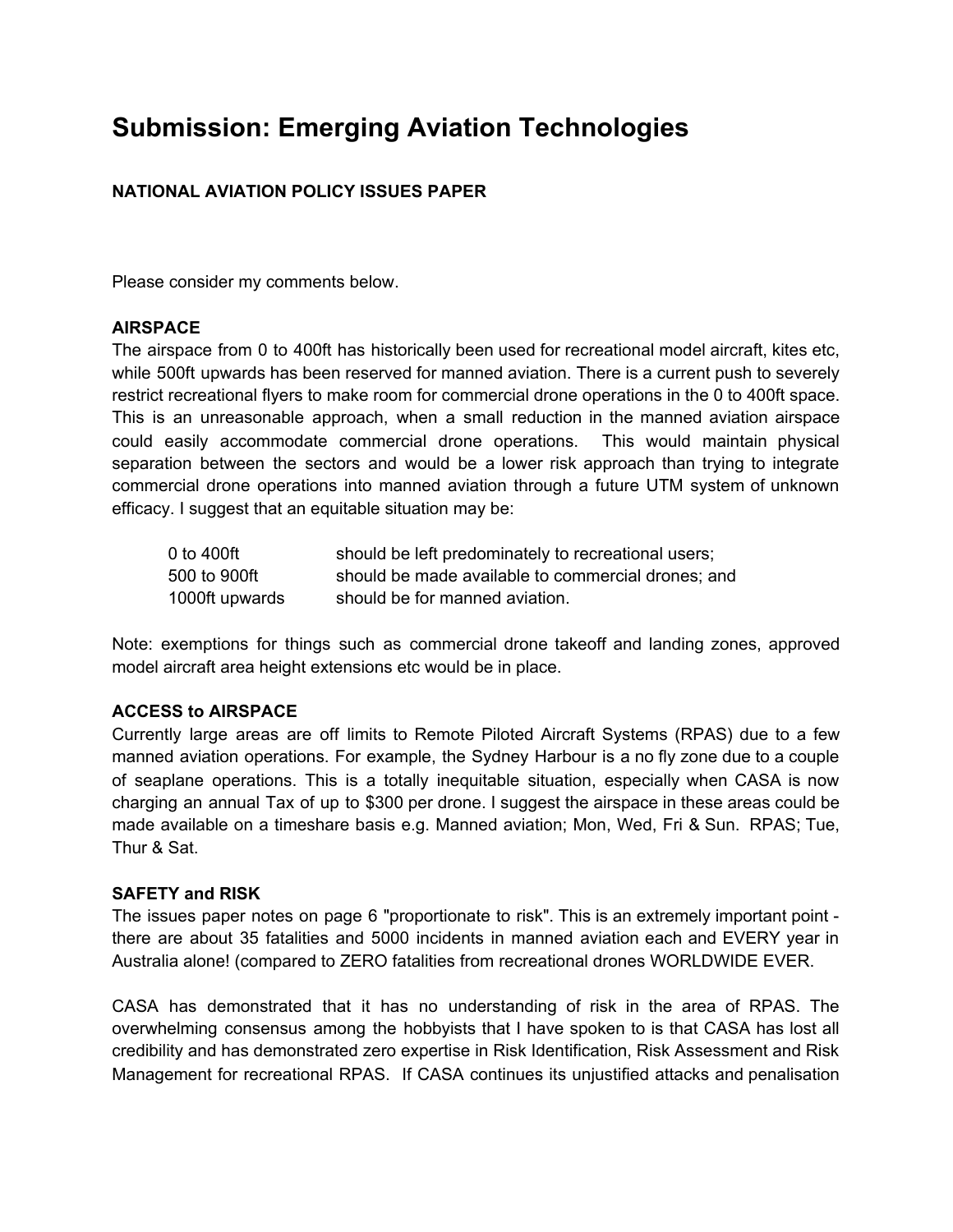of hobbyists, compliance with all rules (not just the absurd ones) will suffer. Never helpful when a regulator is seen as an incompetent joke, a laughing stock.

An example of CASA's incompetant understanding of risk:

Government policy requires a Risk Assessment for CASA's Drone registration and accreditation scheme - but this requirement was ignored by CASA. See:

[https://www.pmc.gov.au/resource-centre/regulation/risk-analysis-regulation-impact-state](https://www.pmc.gov.au/resource-centre/regulation/risk-analysis-regulation-impact-statements-guidance-note) [ments-guidance-note](https://www.pmc.gov.au/resource-centre/regulation/risk-analysis-regulation-impact-statements-guidance-note)

Quote from the above document: "The RIS should focus on objective risks rather than 'perceived' risks. Perceptions about risk can be founded on bias and misinformation about the true magnitude and severity of risks (Viscusi et al. 1995). Individuals can often perceive a risk (or harm) to be much greater than it actually is—especially when there is a lack of information about the risk or strong perceptions about the size of the risk. To avoid this error, you should focus on evidence about actual risks and seek to quantify the actual risk."

No Risk Assessment was undertaken by CASA for the drone registration and accreditation scheme. The Government should consider why is this? Clearly, the Drone registration and accreditation scheme in its current form has little to do with safety.

I suggest most reasonable persons would accept that a 50kg RPAS could require registration, whereas registering a 500g toy is ridiculous. The appropriate safety threshold lies somewhere between these extremes, and should be based on a Quantitative Risk Assessment and actual data - again this has not been the case, and an arbitrary, unjustified 250g was chosen by CASA. A 300g flying toy represents zero risk to manned aviation and negligible risk to persons on the ground.

From empirical experience, I would suggest a suitable (very conservative) threshold would be more like 1.5kg for fixed wing aircraft (which largely consist of balsa or foam) and 750g for multirotor aircraft (drones) which are much denser.